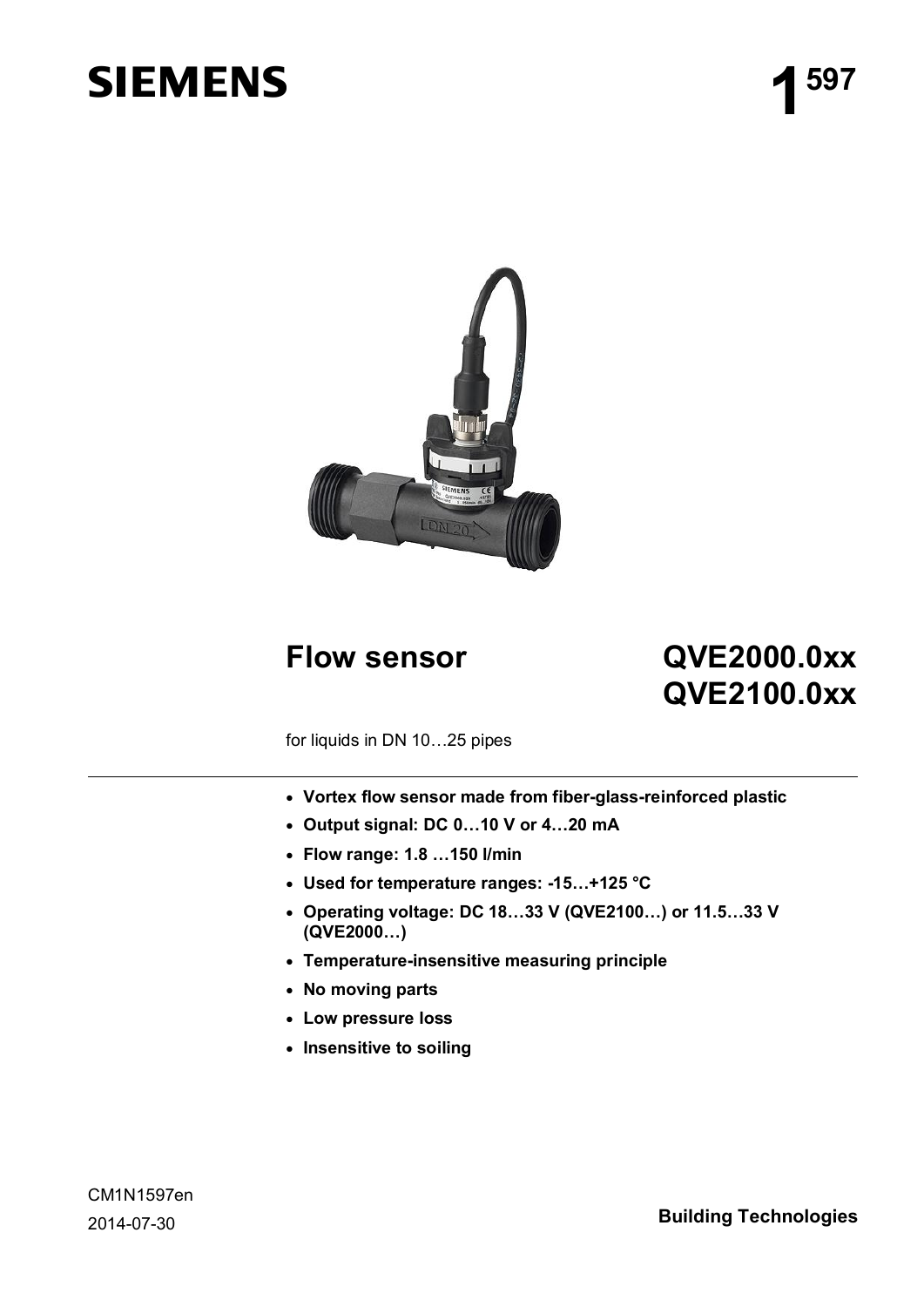The flow sensor is suited to continuously measure flow or monitor liquids such as hot water, heating water, or standard water-glycol mixes in HVAC plants and applications. The sensors can be used in automation and control systems as control sensor or measured value sensor.

#### <span id="page-1-0"></span>**Type summary**

| <b>Product number</b><br>Type / ASN |             | <b>Nominal</b> | <b>Measuring range</b> | <b>Output signal</b>   |          |
|-------------------------------------|-------------|----------------|------------------------|------------------------|----------|
|                                     | (SSN)       | width dia      | [ /min]                | $\text{[m}^3/\text{h}$ | DC       |
|                                     |             | [mm]           |                        |                        |          |
| QVE2000.010                         | S55720-S189 | DN 10          | 1.832                  | 0.11.92                | 010V     |
| QVE2000.015                         | S55720-S190 | <b>DN 15</b>   | 3.550                  | 0.23.0                 | 010V     |
| QVE2000.020                         | S55720-S191 | <b>DN 20</b>   | 5.085                  | 0.35.1                 | 010V     |
| QVE2000.025                         | S55720-S192 | <b>DN 25</b>   | 9.0150                 | 0.59.0                 | 010V     |
| QVE2100.010                         | S55720-S193 | DN 10          | 1.832                  | 0.11.92                | $420$ mA |
| QVE2100.015                         | S55720-S194 | <b>DN 15</b>   | 3.550                  | 0.23.0                 | $420$ mA |
| QVE2100.020                         | S55720-S195 | <b>DN 20</b>   | 5.085                  | 0.35.1                 | $420$ mA |
| QVE2100.025                         | S55720-S196 | <b>DN 25</b>   | 9.0150                 | 0.59.0                 | $420$ mA |

#### **Ordering**

When ordering, please specify the quantity, type, and product name.

| Type       | Stock number | Designation                |
|------------|--------------|----------------------------|
| <b>ASN</b> | <b>SSN</b>   | <b>Product designation</b> |
| QVE2000.01 | S55720-S189  | Flow sensor                |

Example: 1 flow sensor QVE2000.010

**Delivery** 

Scope of delivery:

- Flow sensor with external thread connection
- 2 x inserted O-ring
- Straight, 3-pin plug M12x1 with cable, 2 m
- Mounting instructions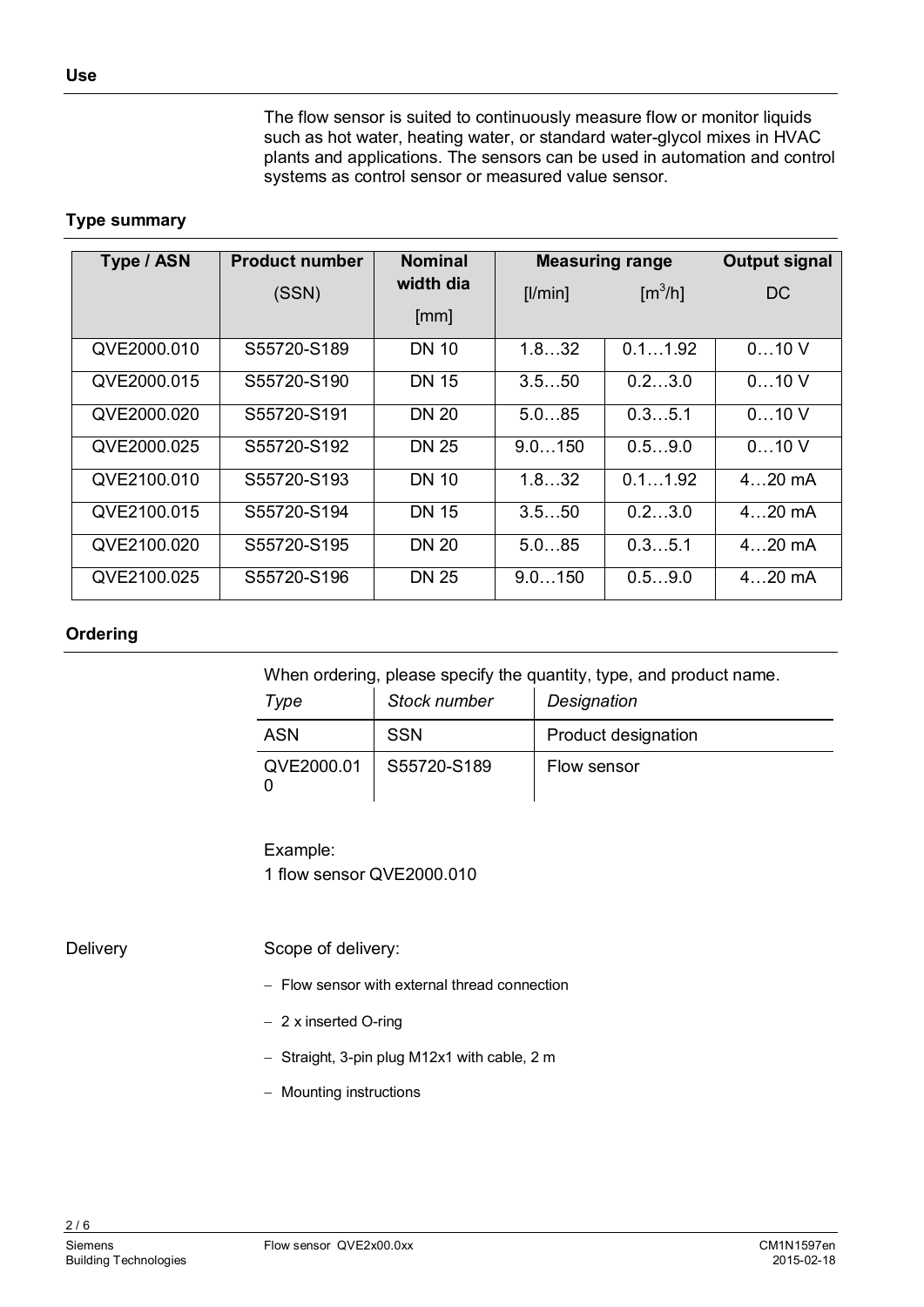

#### **Engineering notes**

Operational safety of the supplied device is only guaranteed when used properly (flow measurement of liquids). Do not exceed under no circumstances the indicated limit values (see "Technical data").  **Warning**

#### **Mounting notes**

Smooth operation of the flow sensor is guaranteed only if the mounting instructions delivered with the product are adhered to completely. See also the following notes.

Strictly observe the following notes to prevent sensor material damages when mounting:  **Important**

- · Mount the sensor only when **deenergized.** Thus, the connecting pipes must be supported by tube clamps as close to the sensor inlet and outlet as possible.
- When mounting the sensor, use suitable connection fittings. Do not exceed a **12 Nm** torque when tightening the union nut. To tighten, hold the union nut with a wrench against the tightening torque.

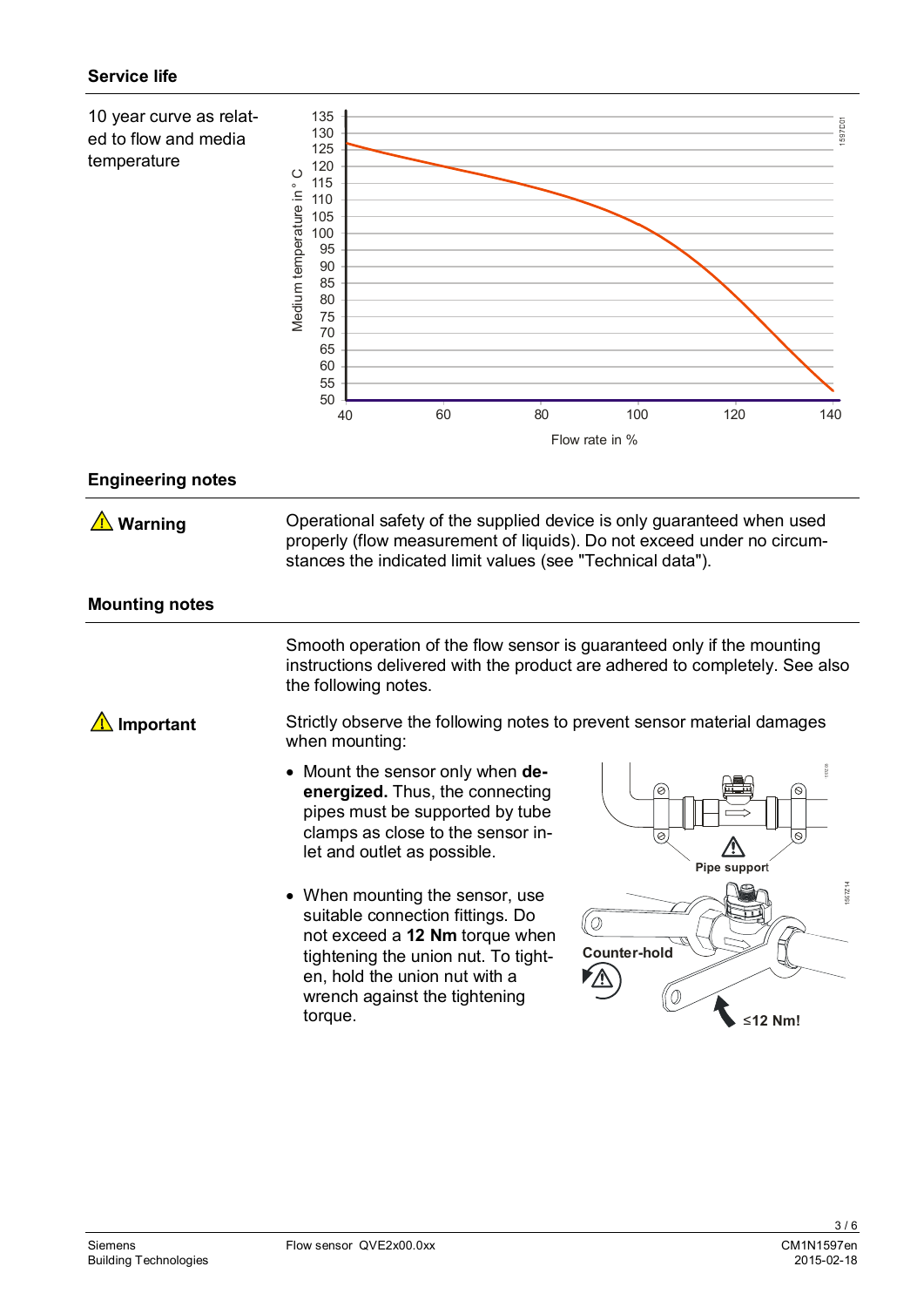#### **Avoid air bubbles in the medium**

Install the flow sensor where the pipes are completely filled with the medium to be measured, and where gas bubbles and cavitation in the medium are avoided.

| Note mounting posi-  |  |
|----------------------|--|
| tion and flow direc- |  |
| tion                 |  |

Mount the flow sensor only in the intended position or proper flow direction (note the arrow on the connecting pipe). The measured flow values will be wrong if the sensor is mounted in the wrong position or direction.



#### **Further important notes**

- · The entire measuring path must be free of foreign bodies.
- · Plan for sufficient settlement distance before the sensor inlet or outlet area to avoid eddying effects e.g. by curvatures, steps, changes to diameter, valves, pumps, etc..
- · For this reason, strictly adhere to the recommended minimum distances as recommended in the mounting instructions.

#### **Installation notes**

- · Comply with all local regulations on electrical systems.
- · Use only qualified personnel for electrical installation.
- · Always de-energize the system before connecting the wires of the mains cable.

#### **Operating notes**

Do not exceed maximum operating pressure as well as maximum medium temperature (see "Technical data").

#### **Service notes**

- · Do not remove a flow switch or its body from a system under pressure.
- · The flow sensor is maintenance-free and cannot be repaired by the user.

#### **Disposal**

The devices are considered electronics devices for disposal in term of European Directive 2012/19/EU and may not be disposed of as domestic waste.

- · Dispose of the device via the channels provided for this purpose.
- · Comply with all local and currently applicable laws and regulations.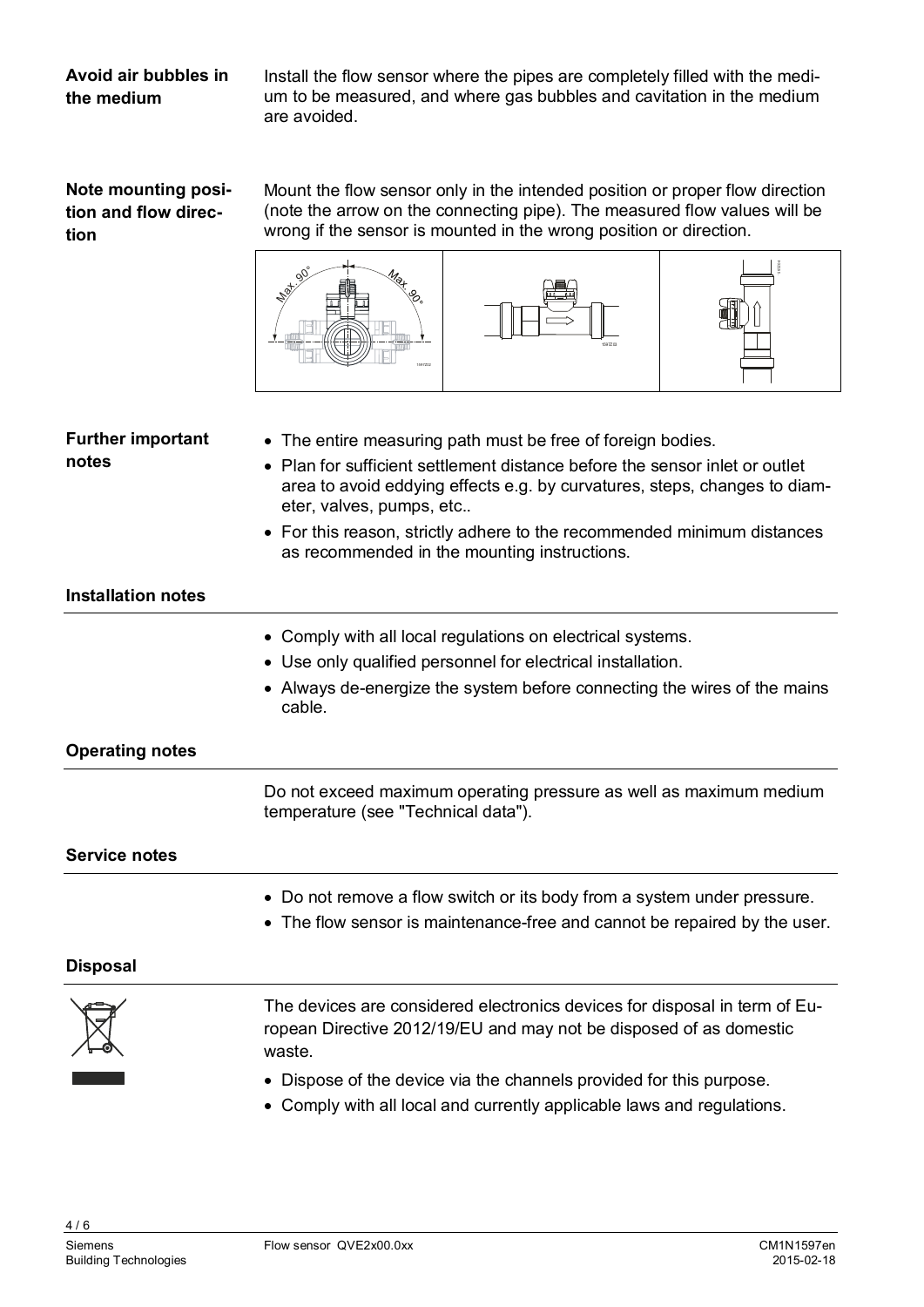#### **Technical data**

| Product data                | Nominal width and measuring range                                        | See "Type summary                                                                                                                                                                    |  |  |  |
|-----------------------------|--------------------------------------------------------------------------|--------------------------------------------------------------------------------------------------------------------------------------------------------------------------------------|--|--|--|
| General function data       | Measuring principle                                                      | Vortex                                                                                                                                                                               |  |  |  |
|                             | Sensing element                                                          | Piezo-ceramic sensor element                                                                                                                                                         |  |  |  |
|                             | Measuring accuracy<br>at $< 50 \%$ FS (water)<br>at $> 50 \%$ FS (water) | < 1 % FS (Full Scale)<br>< 2 % measured value                                                                                                                                        |  |  |  |
|                             | Dynamic response:                                                        |                                                                                                                                                                                      |  |  |  |
|                             | Response time                                                            | $< 500$ ms                                                                                                                                                                           |  |  |  |
|                             | Switch-on delay                                                          | < 2s                                                                                                                                                                                 |  |  |  |
|                             | Flow media                                                               | Heating water with standard additives                                                                                                                                                |  |  |  |
|                             |                                                                          | Potable water (hot / cold)                                                                                                                                                           |  |  |  |
|                             | Admissible medium temperature                                            | Non-freezing +100 °C                                                                                                                                                                 |  |  |  |
|                             |                                                                          | (short-term to +125 $°C$ , < 4 bar)                                                                                                                                                  |  |  |  |
|                             | Max. pressure at medium temperature                                      | 12 bar at +40 °C                                                                                                                                                                     |  |  |  |
|                             | during life                                                              | 6 bar at $+100$ °C                                                                                                                                                                   |  |  |  |
| Electrical data             | Types with voltage output                                                | Supply: DC 11.533 V, <6 mA (SELV)<br>Output: DC 010 V (loads up <1 mA)                                                                                                               |  |  |  |
|                             | Types with current output                                                | Supply: DC 1833 V (SELV)<br>(for loads up to 500 $\Omega$ )<br>Output: DC 420 mA (loads up to 500 $\Omega$ )                                                                         |  |  |  |
| Connections                 | Electrical connection                                                    | Straight, 3-pin plug M12x1 with 2 m cable                                                                                                                                            |  |  |  |
|                             | External thread on measuring pipe                                        | See Dimensions                                                                                                                                                                       |  |  |  |
|                             |                                                                          |                                                                                                                                                                                      |  |  |  |
| Degree of protection        | Protection degree of housing                                             | IP65 according to EN 60529,<br>mounted and screwed                                                                                                                                   |  |  |  |
|                             | Protection class                                                         | III according to EN 60730-1                                                                                                                                                          |  |  |  |
| Environmental conditions    | Permitted ambient temperature                                            |                                                                                                                                                                                      |  |  |  |
|                             | Transport and storage                                                    | $-1585 °C$                                                                                                                                                                           |  |  |  |
|                             | Operation                                                                | $-3085 °C$                                                                                                                                                                           |  |  |  |
| Environmental compatibility | packaging, environmental benefit, disposal).                             | The product environmental declaration CE1E1597 <sup>*</sup> ) contains data on environmentally<br>compatible product design and assessments (RoHS compliance, materials composition, |  |  |  |
| Directives and Standards    | Product standard                                                         | EN 61326-1                                                                                                                                                                           |  |  |  |
|                             |                                                                          | Electrical equipment for measurement, control<br>and laboratory use. EMC requirements. Gen-<br>eral requirements.                                                                    |  |  |  |
|                             | EU Conformity (CE)                                                       | CE1T1597xx <sup>*)</sup>                                                                                                                                                             |  |  |  |
| <b>Materials</b>            | Housing under pressure                                                   | Plastic PA6T / 6I                                                                                                                                                                    |  |  |  |
|                             | Sealing material                                                         | EPDM ethylene-propylene-rubber                                                                                                                                                       |  |  |  |
|                             |                                                                          | (peroxide linked)                                                                                                                                                                    |  |  |  |
|                             | Sensor                                                                   | <b>ETFE</b>                                                                                                                                                                          |  |  |  |
| Dimensions (weight)         | Including packaging                                                      | See Dimensions                                                                                                                                                                       |  |  |  |
|                             | *) The documents can be downloaded from http://siemens.com/bt/download   |                                                                                                                                                                                      |  |  |  |